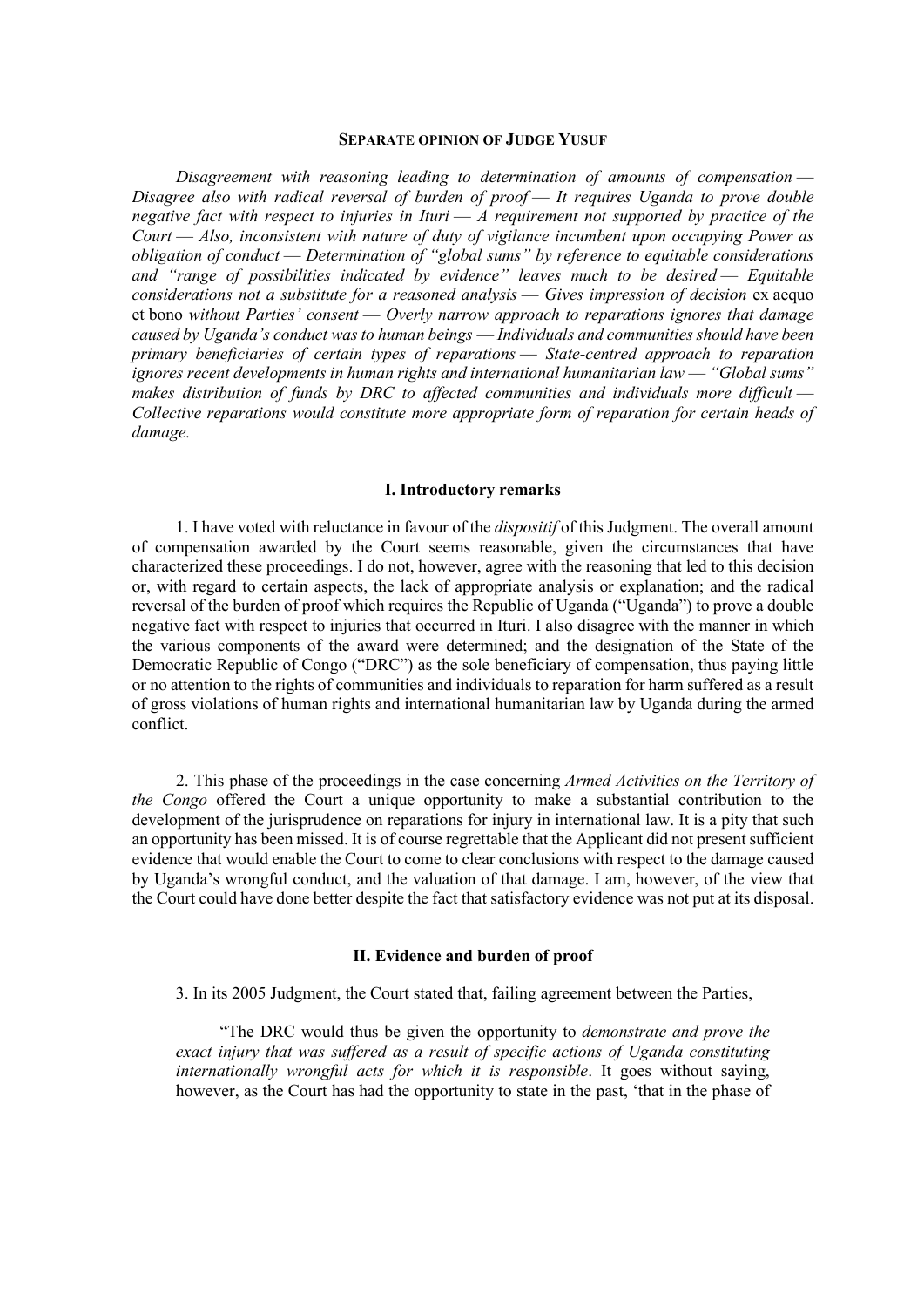the proceedings devoted to reparation, neither Party may call in question such findings in the present Judgment as have become *res judicata*'"[1](#page-1-0) (emphasis added).

This standard is consistent with the express acknowledgement made by the DRC in the oral hearings at the time that "for the purposes of determining the extent of reparation it must specify the nature of the injury and establish the causal link with the initial wrongful act"<sup>[2](#page-1-1)</sup>.

4. The Court had given ample opportunity to the Applicant to demonstrate and prove the injury that was suffered as a result of the wrongful actions of Uganda for which it was found responsible in 2005. The Parties had more than ten years to resolve the issue of reparation through negotiations, during which they could have collected evidence and information to assist their negotiations, or for the purposes of litigation if these negotiations were to fail. After the filing of the Parties' pleadings, the Court also availed itself of its powers, under Article 62, paragraph 1, of its Rules, to elicit further information from the Parties, requesting additional information, evidence and explanations with respect to the various heads of damages and the methodologies proposed by the Parties.

5. As noted in various parts of the Judgment, the DRC has failed to furnish appropriate evidence with respect to the injuries suffered and "the evidence included in the case file by the DRC is, for the most part, insufficient to reach a precise determination of the amount of compensation due" (paragraph 125). Faced with this situation, the Court had to take into account other sources of evidence, such as the reports of the United Nations, and those of other intergovernmental organizations and governmental commissions, including the Porter Judicial Commission of Inquiry established by Uganda. It also took into consideration the reports of the Court-appointed experts where it considered them relevant. This is all well and good. The Court could not have done otherwise under the present circumstances in order to fulfil its judicial function.

6. However, with regard to the injuries that occurred in Ituri, the Judgment's reasoning is predicated on a radical reversal of the burden of proof upon the Respondent. According to paragraph 78,

"it is for Uganda to establish, in this phase of the proceedings, that a particular injury alleged by the DRC in Ituri was not caused by Uganda's failure to meet its obligations as an occupying Power. In the absence of evidence to that effect, it may be concluded that Uganda owes reparation in relation to such injury."

7. The same standard of proof is expressed at various points throughout the Judgment, concerning the causal nexus between the internationally wrongful acts and the injury suffered (paragraph 95), the burden and standard of proof (paragraph 118), the determination of the extent of the loss of life and other damage to persons in Ituri (paragraphs 149, 155, 161 and 226) as well as damage to property and public infrastructure in Ituri (paragraphs 241 and 257).

8. In essence, the Judgment requires Uganda to prove a double negative fact, namely that every "particular injury" in Ituri that is alleged by the DRC was "not caused" by its "failure" as the occupying Power. If Uganda fails to do so, the Court will make inferences *both* that the injury alleged

<span id="page-1-0"></span><sup>1</sup> *Armed Activities on the Territory of the Congo (Democratic Republic of the Congo* v. *Uganda), Judgment, I.C.J. Reports 2005*, p. 257, para. 260.

<span id="page-1-1"></span><sup>&</sup>lt;sup>2</sup> *Ibid.*, p. 256, para. 258; see also CR 2005/5, p. 53 (original p. 57), para. 20 (Salmon) ("The [DRC] does not deny that, for purposes of determining the extent of the reparation, it must specify the nature of the injury and establish the causal link with the initial wrongful act.") *[Translation by the Registry.]*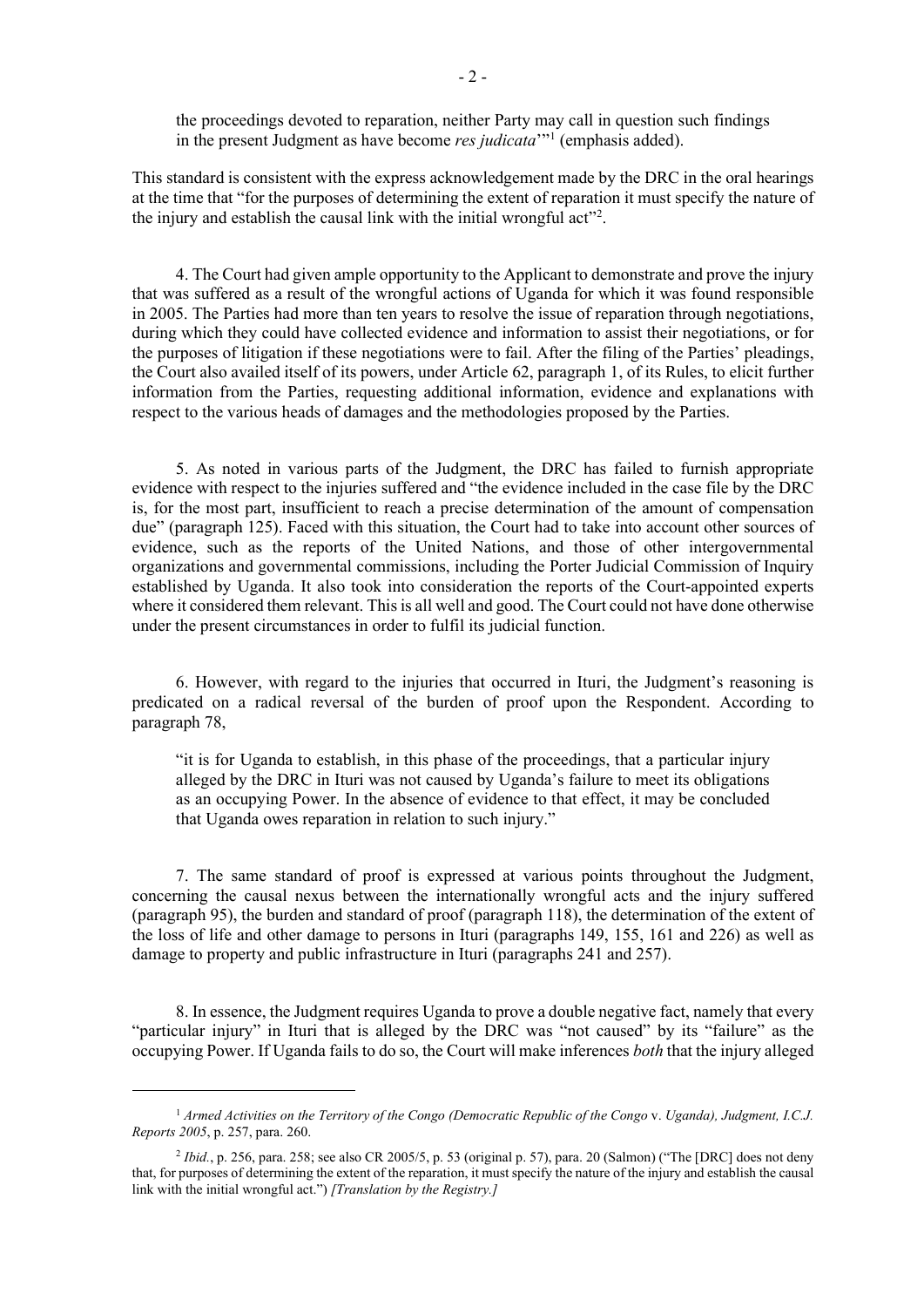by the DRC has occurred, *and* that this particular injury was causally linked to Uganda's "failure" to comply with its obligations in Ituri. Such a strict standard places upon Uganda the task of identifying all instances of alleged injury that occurred in Ituri after so many years (even if Uganda is no longer in effective control of that territory); tracing the original cause of that injury to the responsible actor (whether within its sphere of control at the time, or not), and demonstrating the absence of a causal nexus between that damage and its own conduct. Thus, so long as the Applicant makes a prima facie allegation with respect to a "particular injury" in Ituri, the *entire* burden of proof is placed on the shoulders of the Respondent to disprove these allegations and, in the absence of evidence, an injury causally linked to Uganda's failures is presumed to have been proven.

9. It is to be noted, however, that even though the standard is repeatedly articulated in several paragraphs of the Judgment as mentioned above, it is not analysed anywhere in the Judgment with respect to the various heads of damage such as loss of life, personal injuries, property loss or natural resources. The Judgment mentions very briefly in two concluding paragraphs (paragraphs 161 and 226) that Uganda did not produce evidence to establish that "particular injuries" alleged by the DRC were "not caused" by its "failures" without any analysis of the evidence Uganda was expected to produce in accordance with this standard. This raises the question as to the purpose of the repeated assertion of this standard in the Judgment if it was not going to be applied to the facts of the case and to the evidence expected from Uganda.

10. In an effort to justify this unprecedented and exceptional evidentiary burden placed on Uganda, references are made in the Judgment to the *Corfu Channel* and the *Diallo* cases. However, none of the Judgments in those cases provides support to such a radical reversal of the burden of proof. Paragraphs 120 and 157 of the Judgment refer to the Judgment in the *Corfu Channel* case in support of the proposition that the Court may have "a more liberal recourse to inferences of fact and circumstantial evidence" in cases where a State that "would normally bear the burden of proof has lost effective control over the territory where crucial evidence is located on account of the belligerent occupation of its territory by another State"<sup>[3](#page-2-0)</sup>. This is quite true, but the standard of proof applied in the present Judgment differs from the principles enunciated in *Corfu Channel* with respect to the allocation of the burden of proof. In the latter case, the Court stated that, when the victim of a breach of international law is unable to furnish direct proof of facts giving rise to responsibility due to the exclusive territorial control exercised by another State within its frontiers (as is the case here, with respect to the wrongful occupation of Ituri), the Court may resort to "a more liberal recourse to inferences of fact and circumstantial evidence" as indirect evidence that an injurious event has occurred within that territory.

11. The Court, however, was clear that such reasonable inferences did not involve a reversal of the burden of proof of the kind contemplated in paragraph 78 of the Judgment:

"It is true, as international practice shows, that a State on whose territory or in whose waters an act contrary to international law has occurred, may be called upon to give an explanation. It is also true that that State cannot evade such a request by limiting itself to a reply that it is ignorant of the circumstances of the act and of its authors. The State may, up to a certain point, be bound to supply particulars of the use made by it of the means of information and inquiry at its disposal. *But it cannot be concluded from the mere fact of the control exercised by a State over its territory and waters that that State necessarily knew, or ought to have known, of any unlawful act perpetrated therein, nor yet that it necessarily knew, or should have known, the authors. This fact, by itself* 

<span id="page-2-0"></span><sup>3</sup> *Corfu Channel (United Kingdom* v. *Albania), Merits, Judgment, I.C.J. Reports 1949*, p. 18.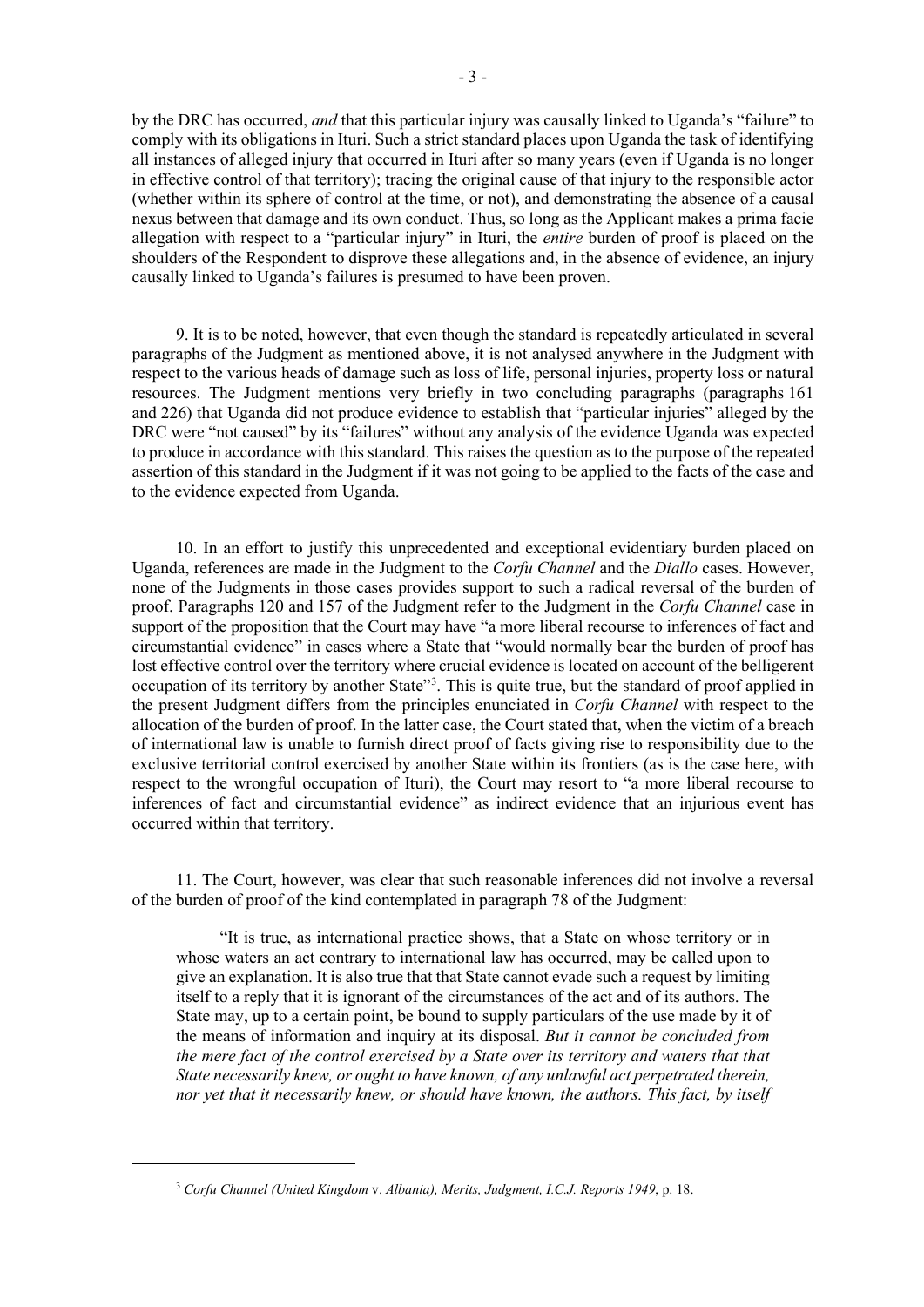*and apart from other circumstances, neither involves* prima facie *responsibility nor shifts the burden of proof*."[4](#page-3-0) (Emphasis added.)

Thus, in *Corfu Channel* the Court made a distinction between, on the one hand, drawing adverse inferences where a State having effective control over a certain territory fails to produce explanations and information at its disposal to demonstrate that it complied with its international obligations and, on the other hand, the reversal of the burden of proof upon the respondent, which is required to disprove the allegations of the applicant with adequate evidence. This distinction, which is crucial to the sound administration of justice and the equitable distribution of the burden of proof, is totally ignored in the Judgment.

12. Regarding the *Ahmadou Sadio Diallo* case, paragraph 116 of the Judgment refers to the fact that the rule *onus probandi incumbit actori* has been applied "flexibly" in cases where the respondent was in a better position to establish certain facts that lay within its control. In the merits phase of *Diallo*, the Court held that

"where, as in these proceedings, it is alleged that a person has not been afforded, by a public authority, certain procedural guarantees to which he was entitled, *it cannot as a general rule be demanded of the Applicant that it prove the negative fact which it is asserting*. A public authority is generally able to demonstrate that it has followed the appropriate procedures and applied the guarantees required by law — if such was the case — by producing documentary evidence of the actions that were carried out."[5](#page-3-1) (Emphasis added.)

13. This passage calls for certain observations. As a preliminary remark, paragraph 116 of the Judgment refers to the *Diallo* Judgment in the compensation phase as opposed to the Judgment on the merits, thus giving the impression that the Court reversed the burden of proof for the purposes of establishing the injury suffered by Mr. Diallo within the territory of the DRC. But in the compensation phase of *Diallo*, the Court did not shift the burden of proof to the DRC in order to demonstrate that the injury alleged by Guinea had not been "caused" by its "failure" to comply with its procedural human rights obligations. On the contrary, it rejected Guinea's claims to compensation for the pecuniary damage caused by the loss of luxury goods, bank accounts, and the loss of professional remuneration during Mr. Diallo's unlawful detentions and after his expulsion, specifically due to the *applicant's* — not the respondent's — failure to produce adequate evidence<sup>[6](#page-3-2)</sup>. Conversely, the two sums of compensation awarded (for non-pecuniary harm and personal effects) were not premised on the shifting of the evidentiary burden, but rather on the evidence presented *by the applicant* and equitable considerations<sup>[7](#page-3-3)</sup>. It follows that the *Diallo* Judgment in the compensation phase does not provide a basis for the radical reversal of the burden of proof enunciated in paragraph 78 of the Judgment.

<span id="page-3-3"></span><sup>7</sup> *Ibid.*, pp. 334-335, paras. 24-25 (for non-material injury); pp. 337-338, paras. 32-33, 36 (for personal belongings).

<sup>4</sup> *Corfu Channel (United Kingdom* v. *Albania), Merits, Judgment, I.C.J. Reports 1949*, p. 18.

<span id="page-3-1"></span><span id="page-3-0"></span><sup>5</sup> *Ahmadou Sadio Diallo (Republic of Guinea* v. *Democratic Republic of the Congo), Merits, Judgment, I.C.J. Reports 2010 (II)*, pp. 660-661, para. 55.

<span id="page-3-2"></span><sup>6</sup> *Ahmadou Sadio Diallo (Republic of Guinea* v. *Democratic Republic of the Congo), Compensation, Judgment, I.C.J. Reports 2012 (I)*, p. 338, para. 34 ("Guinea has put forward no evidence whatsoever" to support its claim for luxury goods and "[f]or these reasons, the Court rejects Guinea's claims as to the loss of high-value items not specified on the inventory") and para. 35 ("Guinea offers no details and no evidence to support its claim" for bank accounts and "[t]hus, it has not been established that Mr. Diallo lost any assets held in his bank accounts in the DRC"); pp. 340 *et seq*., paras. 41-43, 46 and 50 (noting that "Guinea offers no evidence to support the claim" for loss of earnings and that "Guinea has not proven to the satisfaction of the Court that Mr. Diallo suffered a loss of professional remuneration").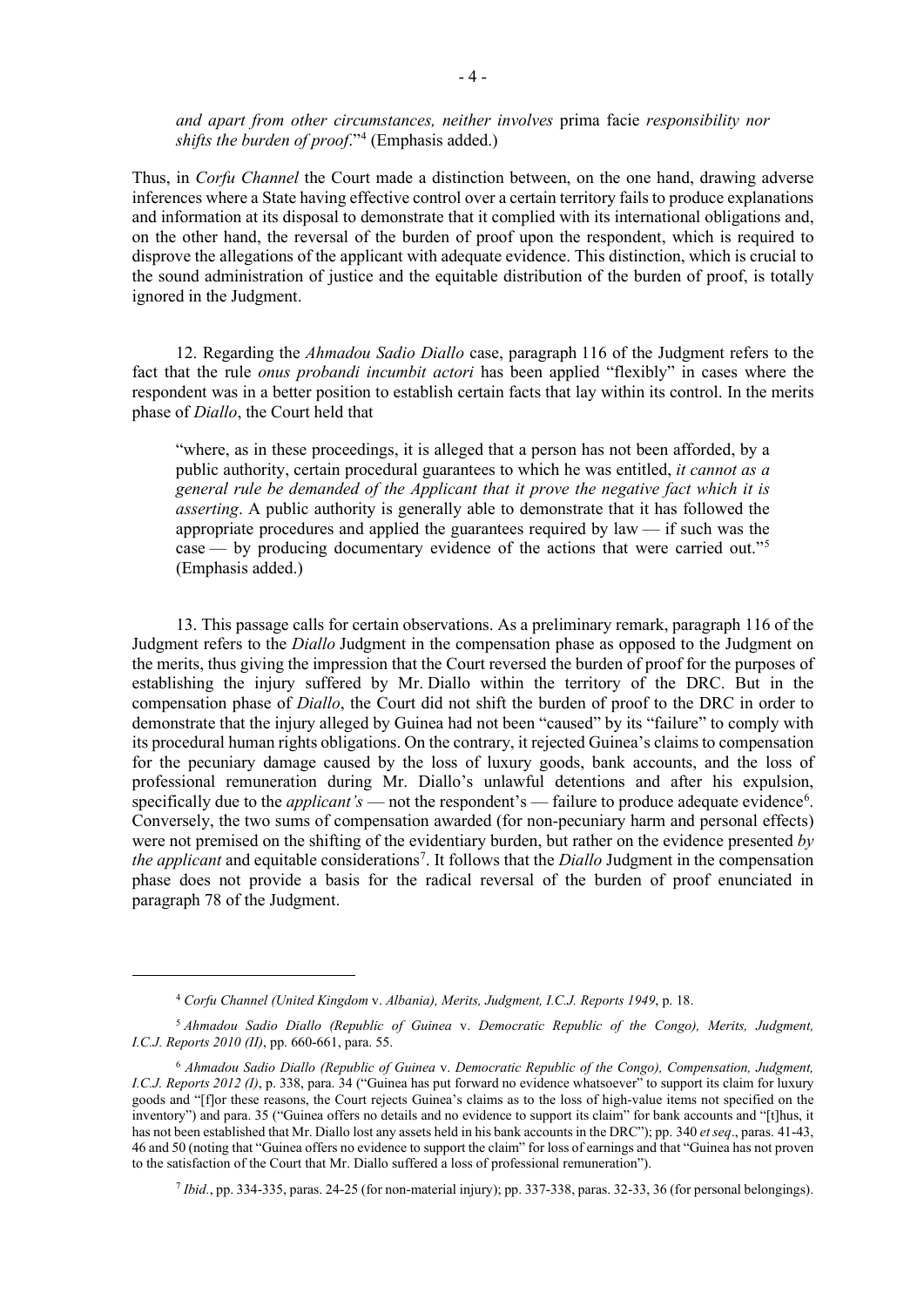14. Nor does the *Diallo* Judgment in the merits phase provide support for this legal proposition. In fact, the Court did not place the entire burden of proof on the respondent's shoulders; rather, it dismissed certain allegations of exceptional gravity made by Guinea in the absence of proof; it did not presume the occurrence of these facts on the basis of the DRC's failure to produce evidence to disprove them[8](#page-4-0) . Furthermore, the Court's reasoning in paragraph 54 of the merits Judgment of *Diallo* was guided by a marked concern not to require the applicant in those proceedings to demonstrate "negative facts" in relation to incidents that occurred outside its territory or control (see paragraph 12 above). It is on *that* basis that the Court shifted the burden on the respondent to establish, for specific factual issues raised in the applicant's claims (but by no means the entirety of these claims), that it complied with its procedural obligations under international human rights law<sup>[9](#page-4-1)</sup> and consular law<sup>10</sup>.

15. Thus, it seems quite odd to rely on the principles enunciated in *Diallo* as the basis for requiring Uganda to establish *two* negative facts (i.e. that an unspecified injury was "not caused" by "its failure"). A more reasonable application of the principle enunciated in *Diallo* would have been to require Uganda to establish positive facts lying within its sphere of control, namely that it took adequate and effective measures to prevent in Ituri the injuries alleged by the Applicant, in line with its duty of vigilance.

16. The radical reversal of the burden of proof is also inconsistent with the nature of the duty of vigilance incumbent upon the occupying Power as an obligation of due diligence, rather than an obligation of result. The nature of the primary obligation that has been breached is of key import to the allocation of the burden of proof. As stated in *Diallo*, and subsequently reaffirmed in *Croatia* v. *Serbia* with regard to alleged genocidal acts, "[t]he determination of the burden of proof is in reality *dependent on the subject-matter and the nature of each dispute brought before the Court*; it varies according to the type of facts which it is necessary to establish for the purposes of the decision of the case"<sup>[11](#page-4-3)</sup>.

17. It follows that when the Court decides how to allocate the burden of proof between the parties, it must pay close attention to the nature of the primary obligation that has been breached and the circumstances of each case. In the present case, the Court found that Uganda was responsible in Ituri for the violation of Article 43 of the Hague Regulations of 1907, which reads as follows:

<span id="page-4-0"></span><sup>8</sup> *Ahmadou Sadio Diallo (Republic of Guinea* v. *Democratic Republic of the Congo), Merits, Judgment, I.C.J. Reports 2010 (II)*, p. 671, paras. 88-89 (noting that Guinea had "failed to demonstrate convincingly that Mr. Diallo was subjected to [inhuman and degrading] treatment during his detention" and that "[t]here [wa]s no evidence to substantiate the allegation that he received death threats").

<span id="page-4-1"></span><sup>&</sup>lt;sup>9</sup> *Ibid.*, pp. 668-669, para. 79 (noting that the DRC had "produced no evidence" to prove that the Congolese authorities sought to determine whether it was necessary to detain Mr. Diallo, or that his detention was reviewed every 48 hours, as required by Congolese law); p. 669, para. 82 (noting that the DRC had "never been able to provide grounds which might constitute a convincing basis for Mr. Diallo's expulsion"); p. 670, para. 84 (noting that the DRC had "failed to produce a single document or any other form of evidence to prove" that Mr. Diallo had been informed, at the time of arrest, of the reasons for his arrest).

<span id="page-4-2"></span><sup>&</sup>lt;sup>10</sup> *Ibid.*, p. 673, para. 96 (noting that the DRC had not provided "the slightest piece of evidence to corroborate" its claim that it had orally informed Mr. Diallo of the possibility of seeking consular assistance from his State).

<span id="page-4-3"></span><sup>11</sup> *Ibid.*, p. 660, para. 54. See also *Application of the Convention on the Prevention and Punishment of the Crime of Genocide (Croatia* v. *Serbia), Judgment, I.C.J. Reports 2015 (I)*, pp. 73-74, paras. 172 and 174 ("In the present case, neither the subject-matter nor the nature of the dispute makes it appropriate to contemplate a reversal of the burden of proof. It is not for Serbia to prove a negative fact, for example the absence of facts constituting the actus reus of genocide").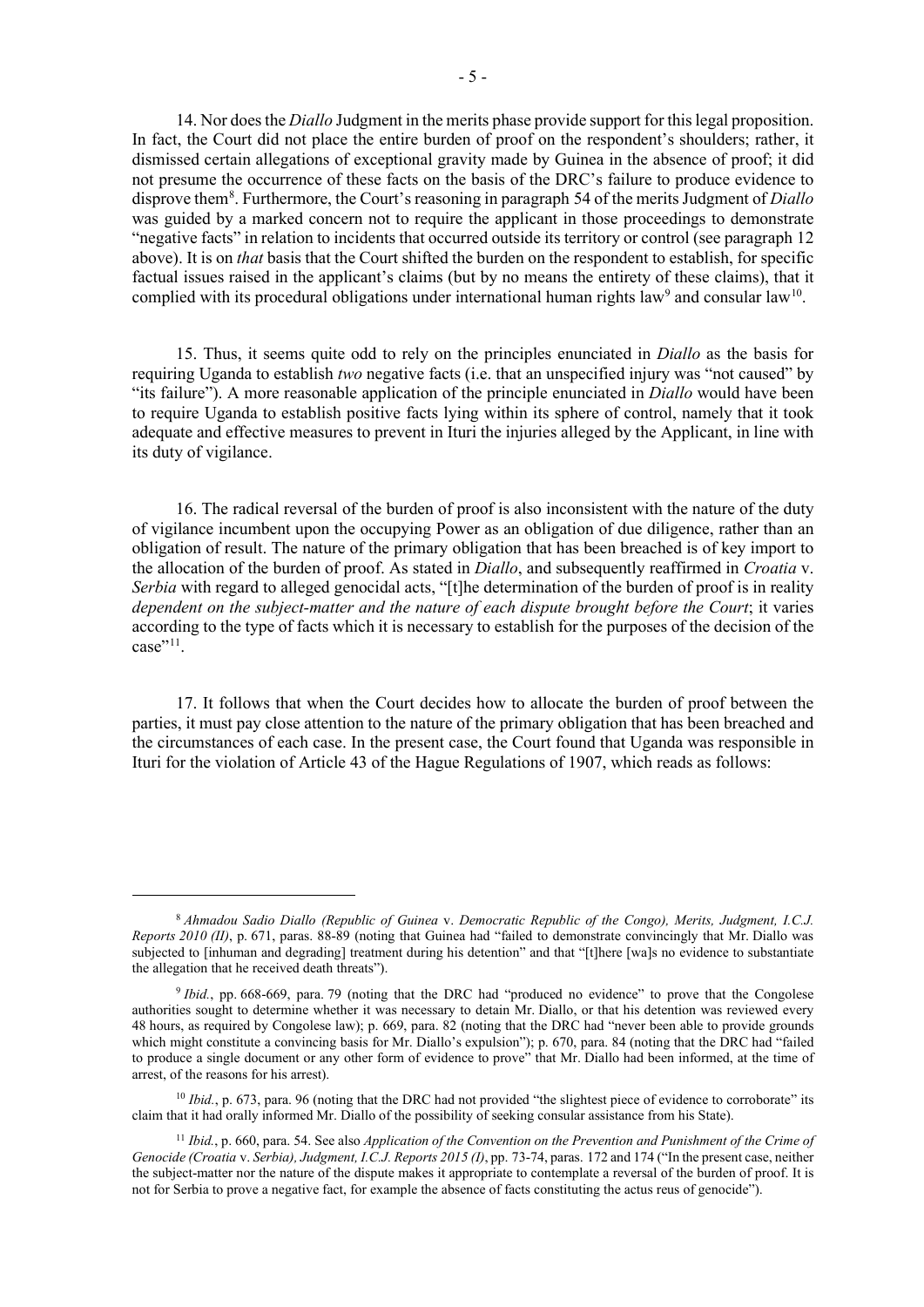"The authority of the legitimate power having in fact passed into the hands of the occupant, the latter shall take all the measures in his power to restore, and ensure, as far as possible, public order and safety, while respecting, unless absolutely prevented, the laws in force in the country."<sup>[12](#page-5-0)</sup>

18. Article 43 of the Hague Regulations of 1907 imposes a duty of vigilance upon the occupying Power to ensure respect for public order and safety in the occupied territory both by its own forces and private parties<sup>13</sup>. As the Court stated in 2005, Uganda was under an obligation under that provision

"to take all the measures in its power to restore, and ensure, as far as possible, public order and safety in the occupied area, while respecting, unless absolutely prevented, the laws in force in the DRC. This obligation comprised the duty to secure respect for the applicable rules of international human rights law and international humanitarian law, to protect the inhabitants of the occupied territory against acts of violence, and not to tolerate such violence by any third party.

The Court, having concluded that Uganda was an occupying Power in Ituri at the relevant time, finds that Uganda's responsibility is engaged both for any acts of its military that violated its international obligations and for any lack of vigilance in preventing violations of human rights and international humanitarian law by other actors present in the occupied territory, including rebel groups acting on their own account."[14](#page-5-2)

19. In line with this interpretation, the "duty of vigilance" incumbent upon the occupying Power by Article 43 of the Hague Regulations is not an obligation to achieve a particular result at all times and whatever the circumstances<sup>[15](#page-5-3)</sup>, but an obligation of conduct, which required Uganda to "take appropriate measures" to prevent wrongful acts committed by private persons in Ituri district, such as pillaging, looting and violations of human rights and humanitarian law<sup>[16](#page-5-4)</sup>. Pursuant to that duty, Uganda was not responsible for every kind of injury or damage that might have occurred in Ituri at all times and places during its occupation, but only for those damages and injuries that could have been averted, had Uganda taken adequate and effective measures of diligence — the existence of which should normally be within Uganda's ability to prove to the Court.

20. It follows, in my view, that the shifting of the evidentiary burden for the purposes of quantification of damage cannot go beyond what was required by Uganda under the primary rule. As

<span id="page-5-0"></span><sup>&</sup>lt;sup>12</sup> Convention (IV) respecting the Laws and Customs of War on Land, The Hague, 18 October 1907, Annex: Regulations concerning the Laws and Customs of War on Land, Sect. III, Art. 43.

<span id="page-5-1"></span><sup>13</sup> Eritrea-Ethiopia Claims Commission, *Partial Award: Central Front — Eritrea's Claims 2, 4, 6, 7, 8 & 22, Decision of 28 April 2004,* United Nations, *Reports on International Arbitral Awards (RIAA)*, Vol. XXVI, pp. 138-139, para. 67 ("Whether or not Ethiopian military personnel were directly involved in the looting and stripping of buildings in the town, Ethiopia, as the Occupying Power, was responsible for the maintenance of public order, for respecting private property, and for preventing pillage. Consequently, Ethiopia is liable for permitting the unlawful looting and stripping of buildings in the town during the period of its occupation.")

<span id="page-5-2"></span><sup>14</sup> *Armed Activities on the Territory of the Congo (Democratic Republic of the Congo* v. *Uganda), Judgment, I.C.J. Reports 2005*, p. 231, paras. 178-179.

<span id="page-5-3"></span><sup>15</sup> See, *mutatis mutandis, Application of the Convention on the Prevention and Punishment of the Crime of Genocide (Bosnia and Herzegovina* v. *Serbia and Montenegro), Judgment, I.C.J. Reports 2007*, p. 221, para. 430 ("[a] State does not incur responsibility simply because the desired result is not achieved; responsibility is however incurred if the State manifestly failed to take all measures to prevent genocide which were within its power, and which might have contributed to preventing the genocide").

<span id="page-5-4"></span><sup>16</sup> *Armed Activities on the Territory of the Congo (Democratic Republic of the Congo* v. *Uganda), Judgment, I.C.J. Reports 2005*, p. 253, paras. 248 and 250.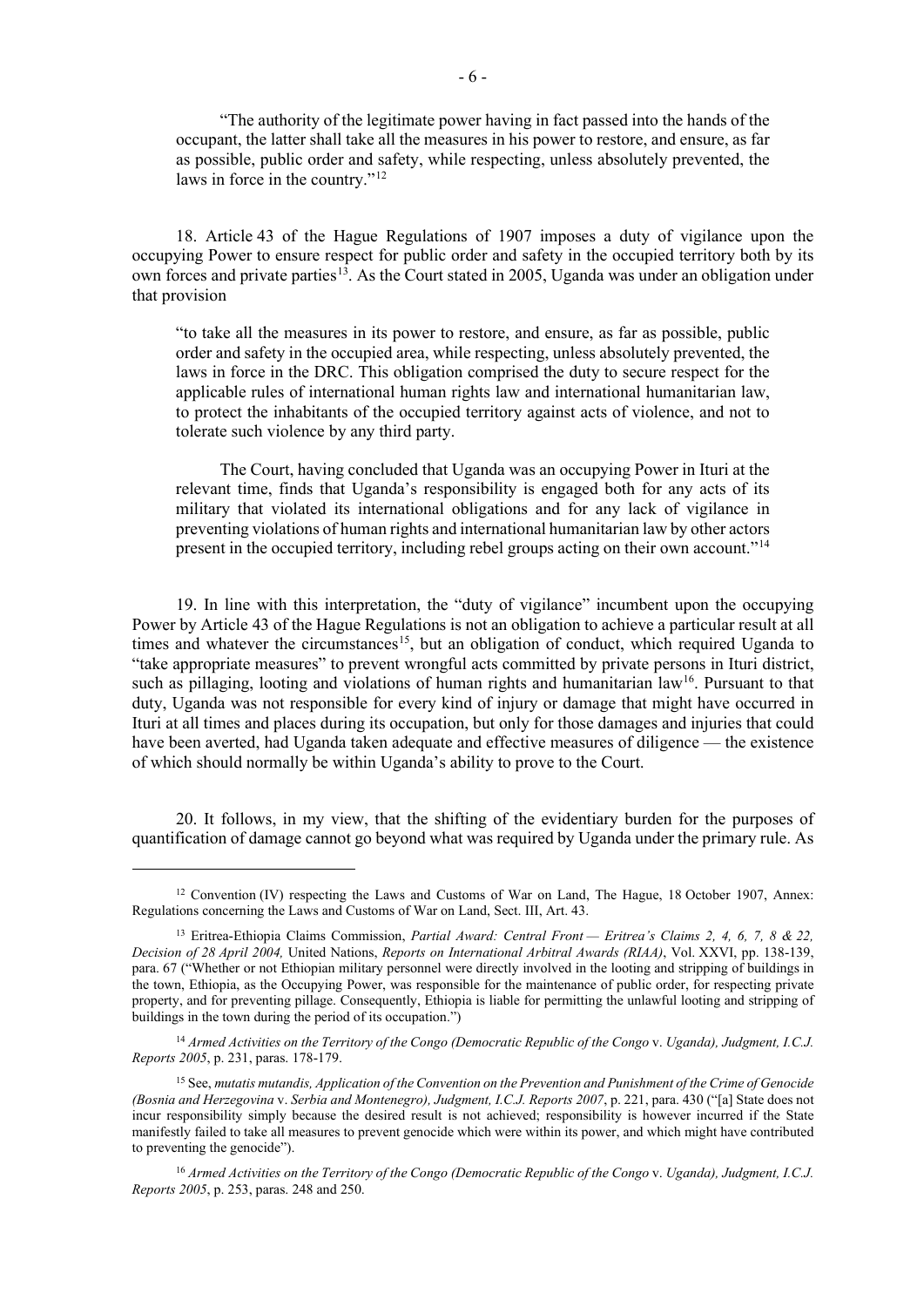noted in the Commentary to Article 36 of the International Law Commission's ("ILC") Articles on Responsibility of States for Internationally Wrongful Acts, the principles to be applied in the quantification of damages "will vary, depending upon the content of particular primary obligations"[17](#page-6-0). When determining the allocation of the burden of proof, Uganda may only be required to prove what was required of it by Article 43 of the Hague Regulations, i.e. that it took "all the measures in [its] power to restore, and ensure, as far as possible, public order and safety". The Court cannot expect Uganda to disprove each and every injury in Ituri alleged by the DRC, or prove that such injury was "not caused" by its "failures". To do so is to extend *ex post facto* the scope of Uganda's primary obligations under the law of occupation through the mechanism of responsibility.

21. In light of the foregoing, I am of the view that a more balanced outcome could have been achieved through a nuanced allocation of the burden of proof, which would be more in tune with the content of the primary obligation in question that has been breached. In accordance with the *onus probandi* rule, it should fall upon the DRC to establish the extent of the injuries suffered in Ituri, as the Court held with respect to other regions of the DRC's territory and in paragraph 260 of the 2005 Judgment. In line with Article 43 of the 1907 Hague Regulations, Uganda would bear the onus to prove that it took measures in compliance with its duty of vigilance, or that the injury would have occurred even if Uganda had taken adequate and effective measures. The burden would then shift to the DRC to disprove Uganda's contentions. This would be without prejudice to the rule that the distribution of the burden of proof "does not relieve the other party of its duty to co-operate 'in the provision of such evidence as may be in its possession that could assist the Court in resolving the dispute submitted to it<sup>\*\*[18](#page-6-1)</sup>. In line with the *Corfu Channel* principle, the Court would then be at liberty to draw reasonable inferences from the Parties' submissions. It is regrettable that the Court has not opted for this approach in the present circumstances.

## **III. Assessment and valuation of damage**

22. In view of the deficiencies or, in certain cases, total lack of evidence presented by the DRC, the Court had to make extensive use of information in United Nations reports on the conflict in the DRC and, with respect to certain heads of damage, to rely on the reports of the experts appointed by it in evaluating the damage and the amount of compensation due (paragraph 31). However, in several instances, the Court had to conclude that neither the materials at its disposal nor the reports of the Court-appointed experts provided sufficient evidence to assess the damage suffered by the DRC or by the persons in its territory or to quantify such damage, sometimes even on an approximative basis (see, for example, paragraphs 179, 190 and 363-364). In an attempt to fill this void, the Court resorts to two concepts, the reasons for the use of which are neither adequately explained in the Judgment nor are they necessarily always clearly articulated in order to arrive at the determination of compensation in the form of "global sums". These concepts are "equitable considerations" and the "range of possibilities indicated by the evidence".

23. The Judgment refers to equitable considerations as the basis of awarding compensation in the form of a lump sum nine times (cf. paragraphs 106, 164, 166, 181, 193, 206, 225, 258 and 365). Equity is also implied in different parts of the Judgment, related to the difficulties faced by the DRC in the collection of evidence, the non-punitive character of compensation, the potential onerousness of compensation for Uganda and the "reasonableness" of compensation. At the same time, the Judgment uses an obscure concept of the "range of possibilities indicated by the evidence" (cf.

<sup>17</sup> *Yearbook of the International Law Commission, 2001*, Vol. II, Part Two, p. 100, commentary to Article 36.

<span id="page-6-1"></span><span id="page-6-0"></span><sup>18</sup> *Application of the Convention on the Prevention and Punishment of the Crime of Genocide (Croatia* v*. Serbia), Judgment, I.C.J. Reports 2015*, p. 73, para. 173; *Pulp Mills on the River Uruguay (Argentina* v. *Uruguay), Judgment, I.C.J. Reports 2010 (I),* p. 71, para. 163.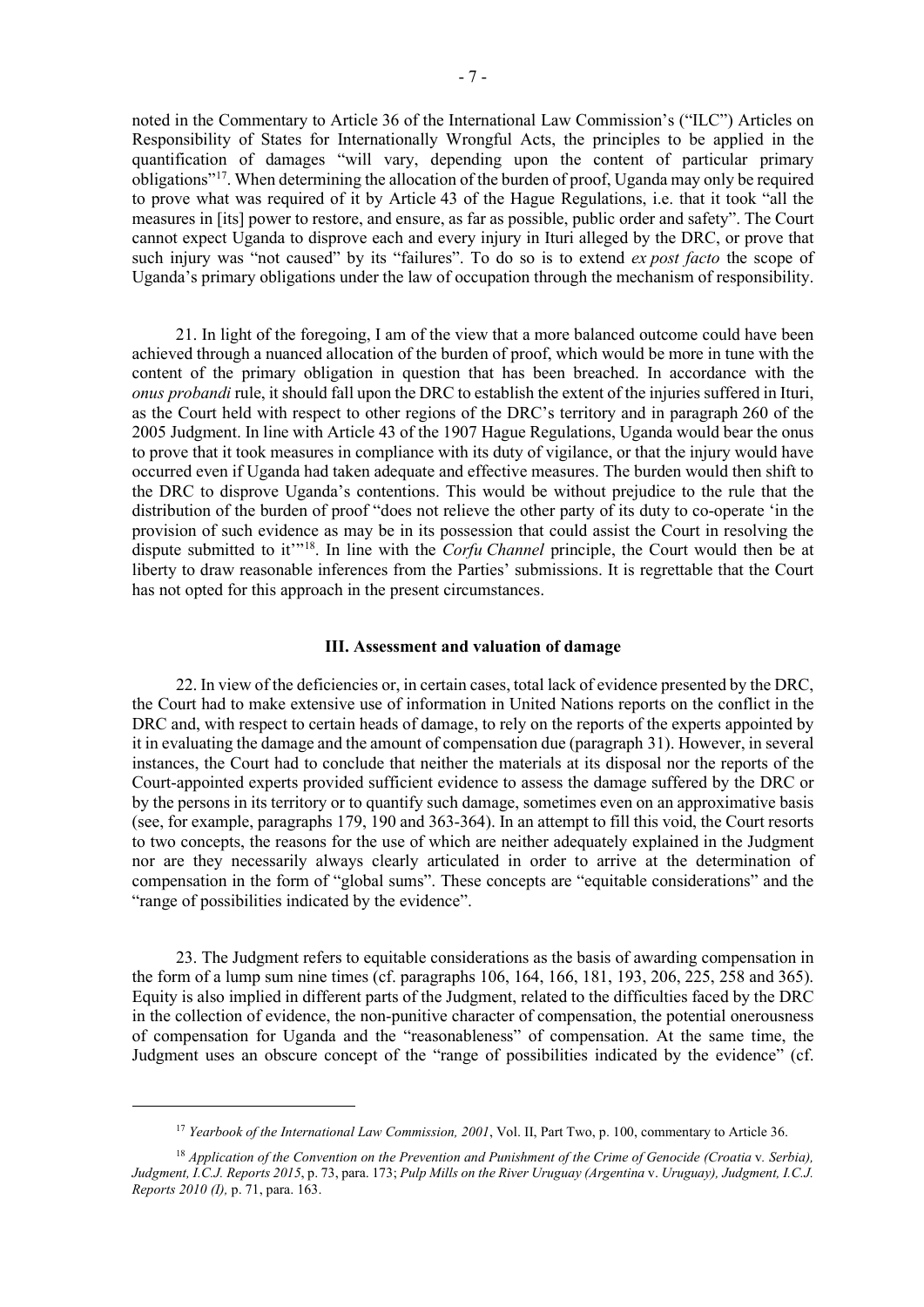paragraphs 106, 126, 166, 181, 193, 206, 223, 225, 258, 275 and 365), a term hitherto unknown in the jurisprudence of the Court which leaves much to be desired.

24. Of course, it is not disputed that the Court may, for the purposes of determining compensation for an internationally wrongful act, rely upon equitable considerations in order to reach a fair and reasonable amount of compensation<sup>19</sup>. However, there is an essential difference between determining compensation by reference to equitable considerations, and determining compensation *ex aequo et bono*, within the meaning of Article 38, paragraph 2, of the Statute. A decision *ex aequo et bono* is to be understood as equity *contra legem*<sup>20</sup>, that is to say a decision arrived at not on the basis of certain rules of international law applicable between the parties, but rather "as a matter of abstract justice"<sup>[21](#page-7-2)</sup>. By contrast, equitable considerations are of an essentially legal character (equity *infra legem*) and should be understood within the legal framework governing the judicial function of the Court. They cannot serve as the basis to dispense with the applicable rules altogether, or not to provide reasons for their applicability. The Court should have made an attempt at explaining how it intends to apply equity within the general framework of State responsibility and the procedural framework governing the fact-finding procedure before it.

25. Unfortunately, the Judgment seems to rely upon equitable considerations as a substitute for a reasoned analysis that would identify the evidence presented by the Parties as corroborating – albeit in an approximative manner — the extent of the injury caused by Uganda, and a cognizable method for the valuation of that injury. Instead of specifying a method of valuation deemed to be appropriate, the Judgment utilizes equitable considerations as a convenient shorthand in order to reach what is referred to in the Judgment as "global sums" (paragraphs 106-107).

26. This includes a "single global sum" of US\$225,000,000 for the loss of life and other damage caused to persons<sup>[22](#page-7-3)</sup> (paragraph 226), a "global sum" of US\$40,000,000 for damage to public and private property (paragraph 258) and a "global sum" of US\$60,000,000 for damage caused by the exploitation of natural resources (paragraphs 364-366). It is not, however, possible to understand from the text of the Judgment how the Court has arrived at these figures. There is no indication as to how the different components of these sums were determined, or the way in which these figures may be justified by the facts. Thus, the impression to the reader is that the Court has arrived at these figures by way of *ex aequo et bono*, not on the basis of law and evidence.

27. Equitable considerations are relevant primarily for the quantification of damages where the nature of the harm or the circumstances of the dispute make it difficult or impossible to define the value of harm with a high degree of certainty. In such circumstances, it would be contrary to the principle of equity to deny compensation to the injured party for objective circumstances that cannot be attributed to its fault or sphere of responsibility. As the Court recognized in the case concerning *Certain Activities Carried Out by Nicaragua in the Border Area* relying on the *Trail Smelter* case:

<span id="page-7-0"></span><sup>19</sup> *Certain Activities Carried Out by Nicaragua in the Border Area (Costa Rica* v. *Nicaragua), Compensation, Judgment, I.C.J. Reports 2018 (I)*, pp. 26-27, para. 35; *Ahmadou Sadio Diallo (Republic of Guinea* v. *Democratic Republic of the Congo), Compensation, Judgment, I.C.J. Reports 2012 (I)*, p. 337, para. 33.

<sup>20</sup> *Frontier Dispute (Burkina Faso/Republic of Mali), Judgment, I.C.J. Reports 1986*, p. 567, para. 28.

<span id="page-7-2"></span><span id="page-7-1"></span><sup>21</sup> *North Sea Continental Shelf (Federal Republic of Germany/Denmark; Federal Republic of Germany/Netherlands), Judgment, I.C.J. Reports 1969*, p. 47, para. 85; *Land, Island and Maritime Frontier Dispute (El Salvador/Honduras: Nicaragua intervening), Judgment, I.C.J. Reports 1992*, pp. 390-391, para. 47.

<span id="page-7-3"></span><sup>&</sup>lt;sup>22</sup> See, in particular, paragraph 66 of the Judgment for the loss of life, paragraph 181 for non-lethal injuries, paragraph 193 for rape and sexual violence, paragraph 206 for child soldiers; and paragraph 225 for the displacement of persons.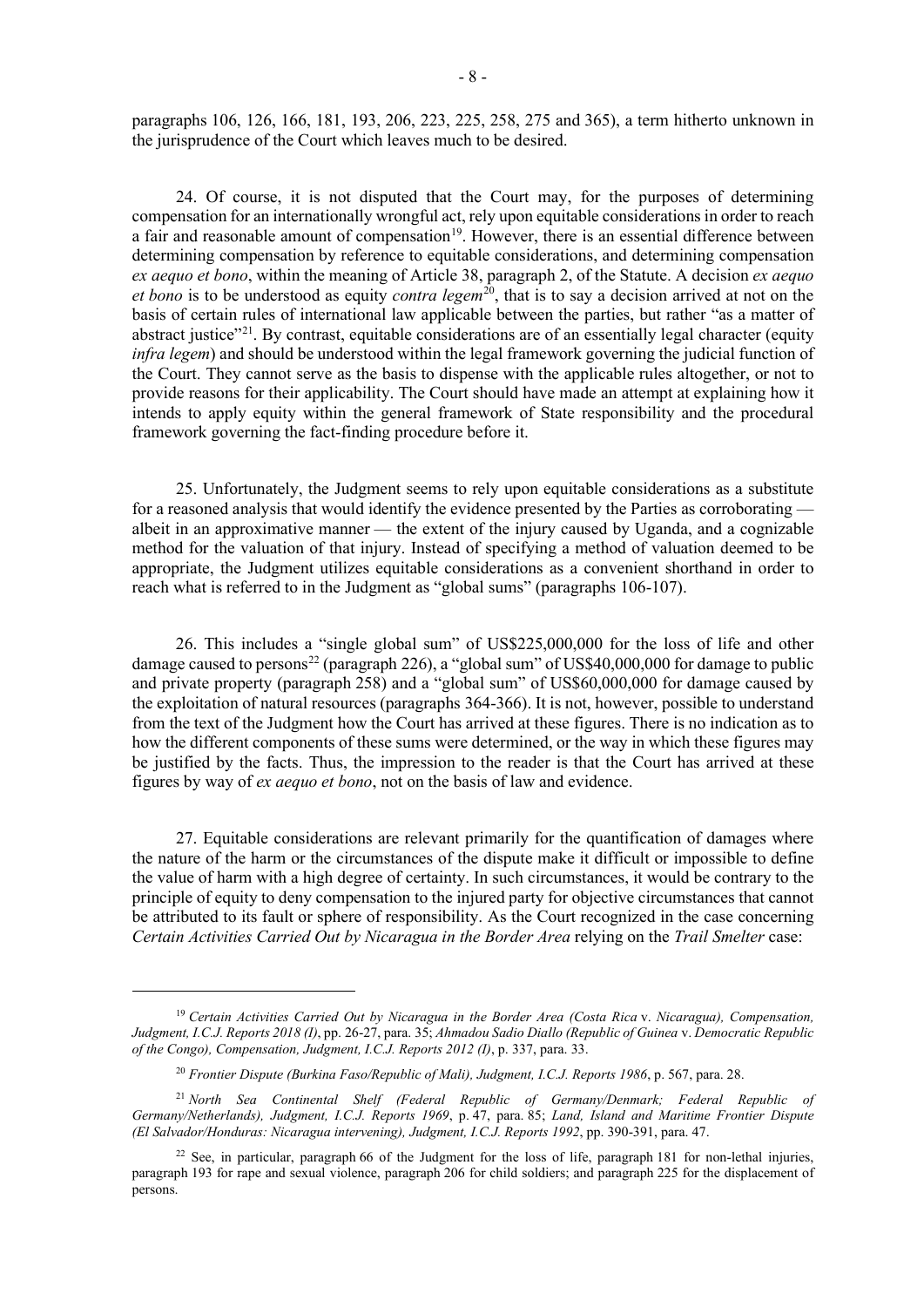"Where the tort itself is of such a nature as to preclude the ascertainment of the amount of damages with certainty, it would be a perversion of fundamental principles of justice to deny all relief to the injured person, and thereby relieve the wrongdoer from making any amend for his acts. In such case, while the damages may not be determined by mere speculation or guess, it will be enough if the evidence show the extent of the damages as a matter of just and reasonable inference, although the result be only approximate."[23](#page-8-0)

28. Nevertheless, recourse to equitable principles is not unfettered. Indeed, it "should not be used to make good the shortcomings in a claimant's case by being substituted for evidence which could have been produced if it actually existed"<sup>24</sup>. Nor can equitable considerations be used as an excuse to depart from the Court's judicial function. Pursuant to Article 56 of the Court's Statute, a judgment shall state the reasons on which it is based. This obligation stems from the inherently judicial character of the Court<sup>[25](#page-8-2)</sup>. It contributes not only to greater transparency in the Court's decision-making function, but also to the authority and persuasiveness that its Judgments command in the field of international law.

29. While the Court has in the past had recourse to equitable considerations for the purposes of quantification of damage, it has never used them as a device to award "global sums" without providing an explanation of how these amounts were reached. In the case of *Ahmadou Sadio Diallo*, the Court dismissed those claims which it found not to have been proven with sufficient evidence. It then awarded compensation for the non-material damage caused to Mr. Diallo and the pecuniary loss for his personal belongings, relying, on the one hand, on the practice of regional human rights courts and tribunals on this topic and the circumstances surrounding Mr. Diallo's treatment<sup>26</sup>; and, on the other hand, an approximation of the value of the assets of Mr. Diallo's apartment based on the inventory of his apartment and his personal property in the DRC, as well as the practice of human rights bodies on the same topic<sup>[27](#page-8-4)</sup>.

30. Similarly, in *Certain Activities Carried Out by Nicaragua in the Border Area*, the Court did not award a "global sum", but itemized amounts of compensation, namely, *(a)* US\$120,000 for the impairment or loss of environmental goods and services; *(b)* US\$2,708.39 for the restoration costs claimed by the Republic of Costa Rica in respect of the internationally protected wetland; and *(c)* US\$236,032.16 for costs and expenses incurred by Costa Rica as a direct consequence of the Republic of Nicaragua's unlawful activities on Costa Rican territory. Whilst the latter two categories

<span id="page-8-0"></span><sup>23</sup> *Certain Activities Carried Out by Nicaragua in the Border Area (Costa Rica* v. *Nicaragua), Compensation, Judgment, I.C.J. Reports 2018 (I),* p. 27, para. 35, citing *Trail Smelter case (United States, Canada), 16 April 1938 and 11 March 1941, RIAA,* Vol. III, p. 1920.

<span id="page-8-1"></span><sup>24</sup> *Ahmadou Sadio Diallo (Republic of Guinea* v. *Democratic Republic of the Congo), Compensation, I.C.J. Reports 2012 (I)*, declaration of Judge Greenwood, p. 393, para. 5.

<span id="page-8-2"></span><sup>25</sup> Cf. *Effect of Awards of Compensation Made by the United Nations Administrative Tribunal, Advisory Opinion, I.C.J. Reports 1954*, pp. 52-53.

<span id="page-8-4"></span><span id="page-8-3"></span><sup>26</sup> *Ahmadou Sadio Diallo (Republic of Guinea* v. *Democratic Republic of the Congo), Compensation, Judgment, I.C.J. Reports 2012 (I),* pp. 334-335, paras. 24-25.

<sup>27</sup> *Ibid.*, pp. 337-338, paras. 31-33 and 36.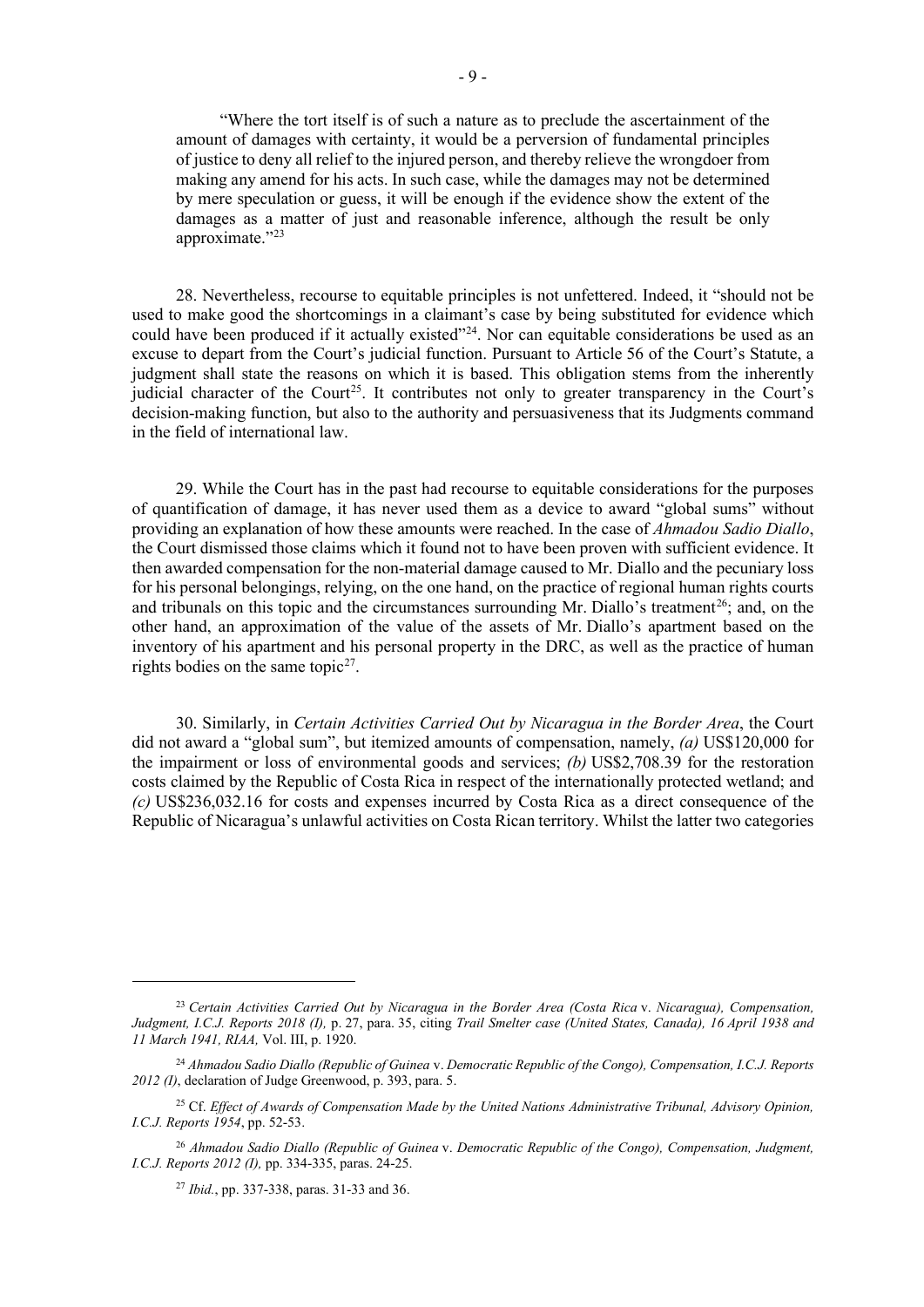were premised on a detailed scrutiny of the respective invoices, documents and expenses submitted by the parties<sup>28</sup>, with respect to the first category the Court considered that it was

"appropriate to approach the valuation of environmental damage from the perspective of the ecosystem as a whole, by adopting an overall assessment of the impairment or loss of environmental goods and services prior to recovery, rather than attributing values to specific categories of environmental goods and services and estimating recovery periods for each of them"[29](#page-9-1).

31. Notwithstanding this language that might imply recourse to equitable considerations, the Court distinguished between the identification of the injury and its valuation and made clear which heads of loss were dismissed within that claim for lack of proof<sup>30</sup>. With respect to valuation, the Court rejected the two methods proposed by the Parties and instead addressed the "corrected analysis" to Costa Rica's method (presented by Nicaragua) which provided a basis for the Court's valuation $31$ .

32. Contrary to the practice of the Court, the Judgment does not offer either an approximative identification of the injury caused by Uganda to the DRC, nor does it proffer a methodological basis upon which the "global sums" were arrived at. With respect to the identification of the injury, the Judgment discusses the evidence presented by the Parties, but does not provide any conclusions on the estimates arrived by the Court (except with respect to heads of damage on the loss of life and population displacement, cf. paragraphs 162, 166 and 223 of the Judgment) that might have served as the basis of these "global sums". In most instances — again, with the exception of loss of life and population displacement — no precise numbers are given. In fact, the Judgment acknowledges that it is "impossible to determine, even approximately, the number of persons injured" (paragraphs 179 and 181); that "it is impossible to derive even a broad estimate of the number of victims of rape and other forms of sexual violence from the reports and other data available to it" (paragraph 190); that "[t]he evidence presented by the DRC does not permit the Court to assess the extent of the damage even approximately" with respect to property damage in and outside Ituri (paragraphs 246 and 251); and that "the available evidence is not sufficient to determine a reasonably precise or even an approximate number of animal deaths for which Uganda owes reparation" (paragraphs 363 and 364). Instead, the Judgment refers to the "range of possibilities indicated by the evidence" (paragraphs 106, 126, 166, 181, 193, 206, 223, 225, 258, 275 and 365) to justify these "global sums". But it does not explain what this "range" is.

33. In fact, the impression is given that the "range of possibilities" pertains not so much to the *extent* of the injury, but the general *adequacy* of the evidence to sustain the claim. If this "range of possibilities" is a broad estimate of the numbers of victims killed or injured on the basis of the evidence, or of the property or resources destroyed or looted during the conflict, the Statute requires the Court to specify what these estimates are, even at a broad brush. Otherwise, the application of such a vague concept may be understood as an attempt to dispense with the proper consideration and

<span id="page-9-0"></span><sup>28</sup> *Certain Activities Carried Out by Nicaragua in the Border Area (Costa Rica* v. *Nicaragua), Compensation*, *Judgment, I.C.J. Reports 2018 (I)*, pp. 41-45, paras. 92-105 (in relation to expenses incurred for fuel and maintenance services for police aircraft used to reach and overfly the northern part of Isla Portillos, as well as the cost of obtaining a report from UNITAR/UNOSAT); pp. 48-53, paras. 115-132 (in relation to expenses for overflights and the purchase of satellite images); and p. 56, para. 146 (in relation to the cost incurred for the construction of a dyke across the 2013 eastern *caño*).

<span id="page-9-3"></span><span id="page-9-2"></span><span id="page-9-1"></span><sup>29</sup> *Certain Activities Carried Out by Nicaragua in the Border Area (Costa Rica* v. *Nicaragua), Compensation*, *Judgment, I.C.J. Reports 2018 (I)*, p. 37, para. 78.

<sup>30</sup> *Ibid.*, p. 36, para. 74 (namely, natural hazards mitigation and soil formation/erosion control).

<sup>31</sup> *Ibid.*, pp. 38-39, para. 86.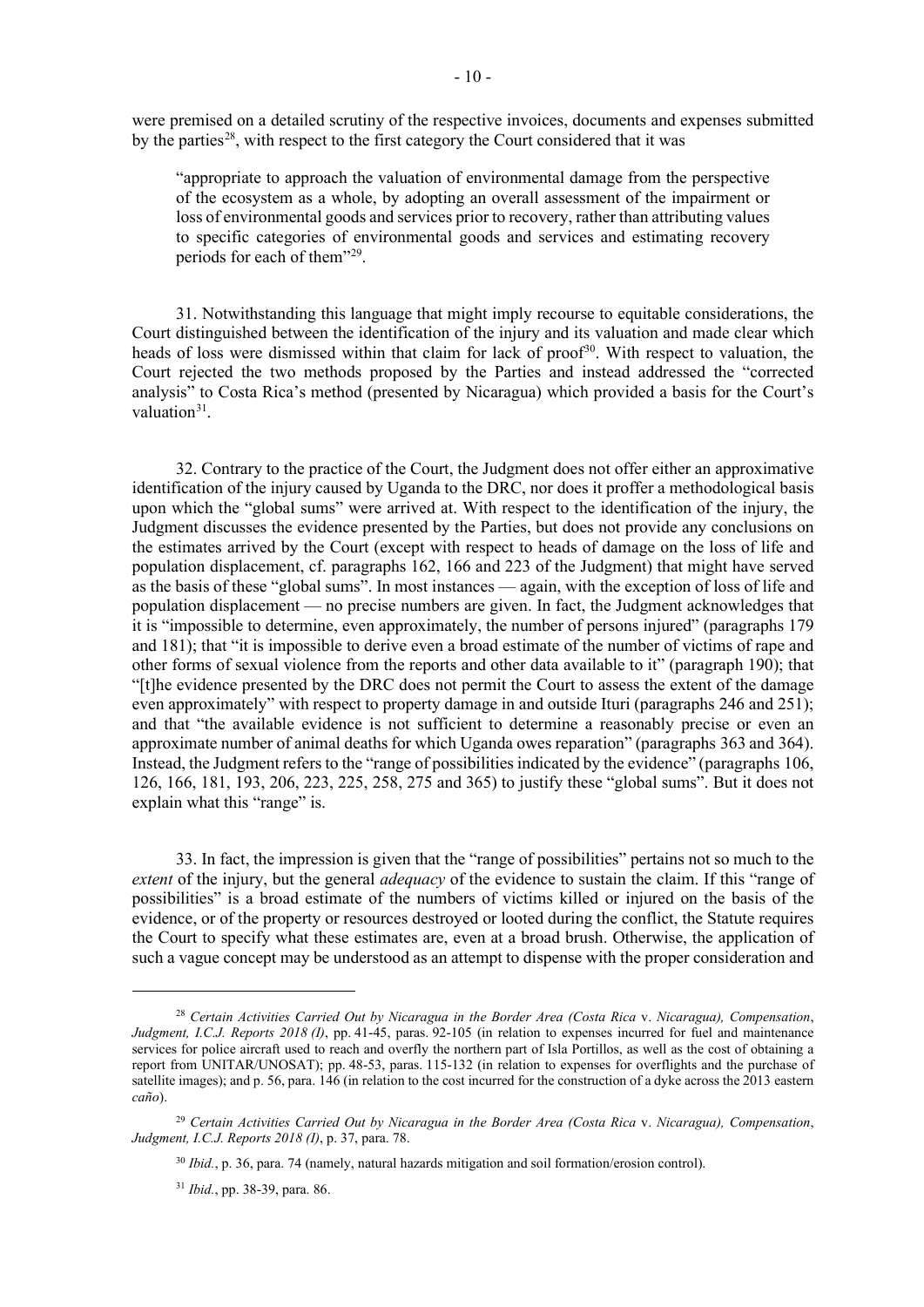proof of facts, or of classes of facts, in the assessment of damage. In any event, such an obscure term does not seem appropriate, in my view, for compensation proceedings. A *smörgåsbord* of possibilities cannot serve as a substitute for a legal standard in the assessment and valuation of damage.

34. Similar considerations apply to the valuation of the unparticularized injuries. Paragraphs 164 and 180 refer to the awards of the Ethiopia-Eritrea Claims Commission ("EECC") for the proposition that "large per capita awards for non-material damage, which may be justified in individual cases, would be inappropriate in a situation involving significant numbers of unidentified and hypothetical victims". But the Judgment does not explain on what methodological basis the valuation was based for the purposes of the "global sums". If the Court opted for smaller per capita awards than those applied in individual human rights cases, at least an attempt ought to have been made at articulating the methodological premise of these lump sums. It is only with respect to decisions *ex aequo et bono* that the Court is not required to provide reasons.

35. In light of the foregoing, I am of the view that the mere reference to "equitable considerations" cannot serve as an excuse for the Court to dispense with the requirement to state the reasons underlying its decisions. The Court may propose an equitable remedy and apply it; but it has to explain why and on what basis it intends to apply it. It cannot simply refer to it as the be-all and end-all of the assessment of injury or the determination of compensation without any reasoning.

36. Indeed, a decision on compensation that does not identify the extent of the harm, the applicable valuation method and the extent to which other factors might have influenced the quantification of damage does not conform to the requirements of Article 56 of the Statute and may be considered as a decision *ex aequo et bono* under Article 38, paragraph 2. However, the Parties in the present case have not given their consent to such a decision.

# **IV. An overly narrow approach to reparations**

37. In its 2005 Judgment, the Court stated that,

"[u]pon examination of the case file, given the character of the internationally wrongful acts for which Uganda has been found responsible (illegal use of force, violation of sovereignty and territorial integrity, military intervention, occupation of Ituri, violations of international human rights law and of international humanitarian law, looting, plunder and exploitation of the DRC's natural resources), the Court considers that those acts resulted in injury to the DRC and to persons on its territory<sup>32</sup>.

This recognition by the Court of injuries caused not only to the DRC but also to "persons on its territory" should have found application in the reparations phase through the award of different types of reparations depending on the nature and scope of the injury and on the addressees of the reparation. This is not unfortunately the case. The Judgment seems to be stuck in a time warp as it reflects the State-centred approach to reparation reminiscent of the law of diplomatic protection, while acknowledging gross violations of human rights and humanitarian law the victims of which should be entitled to compensation or other forms of reparation independently of their State. Recent developments in human rights and international humanitarian law have led to a widespread

<span id="page-10-0"></span><sup>32</sup> *Armed Activities on the Territory of the Congo (Democratic Republic of the Congo* v. *Uganda), Judgment, I.C.J. Reports 2005*, p. 257, para. 259.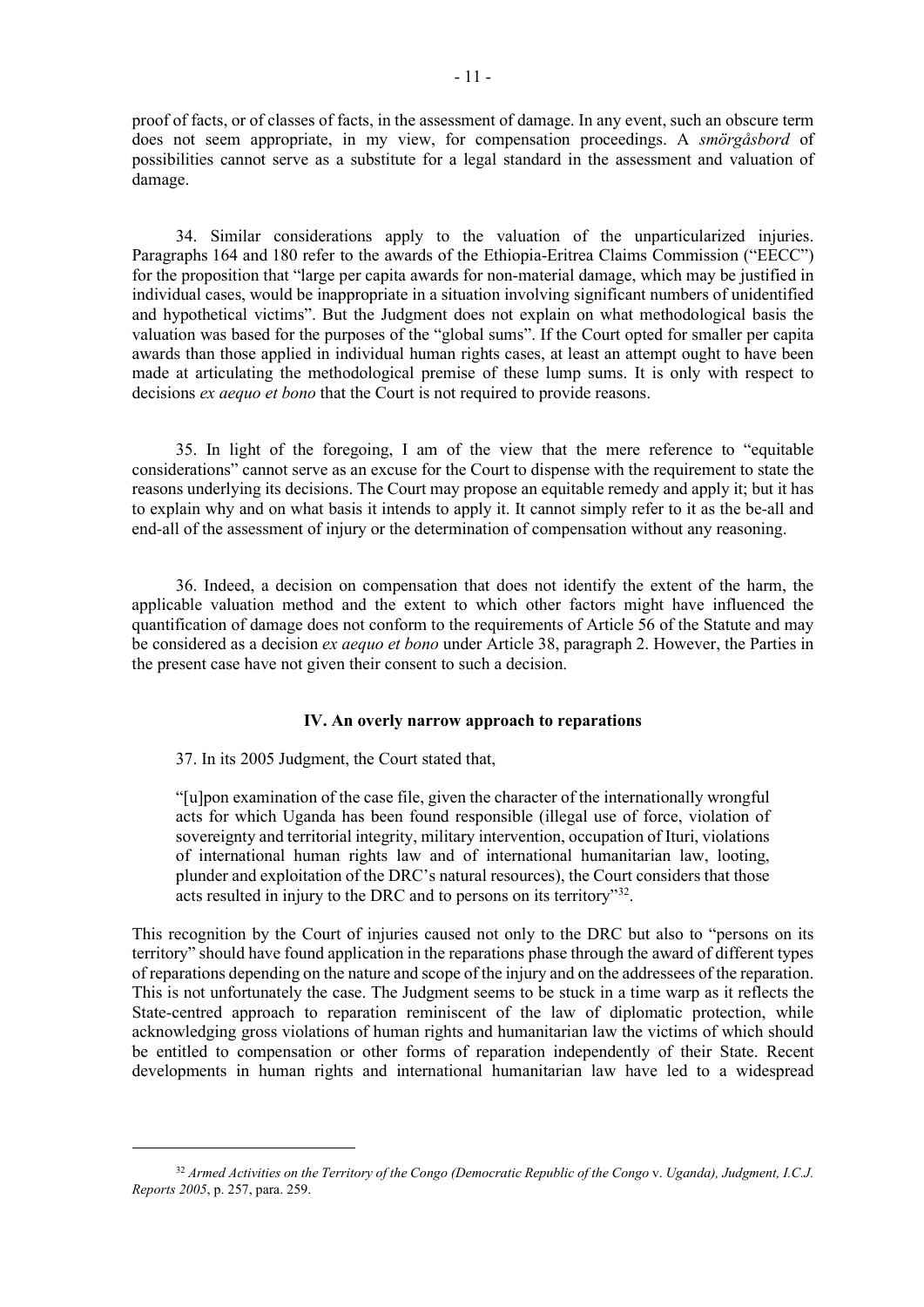recognition that, with regard to claims arising from an injury suffered by an individual or a community, reparation should accrue to the injured individual or community<sup>33</sup>.

38. In the 2001 Articles on the Responsibility of States for Internationally Wrongful Acts, the ILC stated in Article 33, paragraph 2, that the provisions of Part Two were "without prejudice to any right, arising from the international responsibility of a State, which may accrue directly to any person or entity other than a State"[34.](#page-11-1) In the commentary to that provision, the ILC referred to the Court's Judgment in *LaGrand*, and added that,

"[w]hen an obligation of reparation exists towards a State, reparation does not necessarily accrue to that State's benefit. For instance, a State's responsibility for the breach of an obligation under a treaty concerning the protection of human rights may exist towards all the other parties to the treaty, *but the individuals concerned should be regarded as the ultimate beneficiaries and in that sense as the holders of the relevant rights.* Individual rights under international law may also arise outside the framework of human rights."[35](#page-11-2) (Emphasis added.)

Similarly, in the commentary to Article 28 (titled "Legal consequences of an internationally wrongful act"), the ILC explained that a wrongful act may entail obligations towards other non-State actors:

"Article 28 does not exclude the possibility that an internationally wrongful act may involve legal consequences in the relations between the State responsible for that act and persons or entities other than States. This follows from article 1, which covers all international obligations of the State and not only those owed to other States. Thus, *State responsibility extends, for example, to human rights violations and other breaches of international law where the primary beneficiary of the obligation breached is not a State.* . . . In other words, the provisions of Part Two are without prejudice to any right, arising from the international responsibility of a State, which may accrue directly to any person or entity other than a State, and article 33 makes this clear."[36](#page-11-3) (Emphasis added.)

39. More recently, in the Draft Articles on Prevention and Punishment of Crimes against Humanity, the ILC referred to the "right of a victim of a crime against humanity to obtain reparation", obliging States to have or enact necessary laws, regulations, procedures or mechanisms to enable victims to pursue claims against and secure redress for the harm they have suffered from those who are responsible for the harm, be it the State itself or some other actor<sup>37</sup>. This is further reinforced by resolution 60/147 of the United Nations General Assembly titled "Basic Principles and Guidelines on the Right to a Remedy and Reparation for Victims of Gross Violations of International Human Rights Law and Serious Violations of International Humanitarian Law" (hereinafter "Basic Principles and Guidelines")<sup>[38](#page-11-5)</sup>. Principle 11 expressly recognized that individual victims of gross violations of international human rights law and serious violations of international humanitarian law

<span id="page-11-0"></span><sup>&</sup>lt;sup>33</sup> See, for example, United Nations General Assembly, resolution 60/147 of 16 December 2005, "Basic Principles and Guidelines on the Right to a Remedy and Reparation for Victims of Gross Violations of International Human Rights Law and Serious Violations of International Humanitarian Law", UN doc. A/RES/60/147, Annex.

<sup>34</sup> *Yearbook of the International Law Commission, 2001*, Vol. II, Part Two, p. 94, Article 33, paragraph 2.

<span id="page-11-2"></span><span id="page-11-1"></span><sup>35</sup> *Ibid.*, p. 95, commentary to Article 33, citing *LaGrand (Germany* v. *United States of America), Judgment, I.C.J. Reports 2001*, p. 494, para. 77.

<sup>36</sup> *Ibid.*, pp. 87-88, commentary to Article 28.

<span id="page-11-4"></span><span id="page-11-3"></span><sup>&</sup>lt;sup>37</sup> ILC, "Draft articles on Prevention and Punishment of Crimes Against Humanity", UN doc. A/74/10, 15 May 2019, pp. 102 and 106-109, Article 12, paragraph 3, and commentary to Article 13, comments (16)-(24).

<span id="page-11-5"></span><sup>38</sup> See also United Nations, Commission on Human Rights, *Study Concerning the Right to Restitution, Compensation and Rehabilitation for Victims of Gross Violations of Human Rights and Fundamental Freedoms*: Final report submitted by Special Rapporteur Mr. Theo van Boven, UN doc. E/CN.4/Sub.2/1993/8, 2 July 1993, paras. 131-135.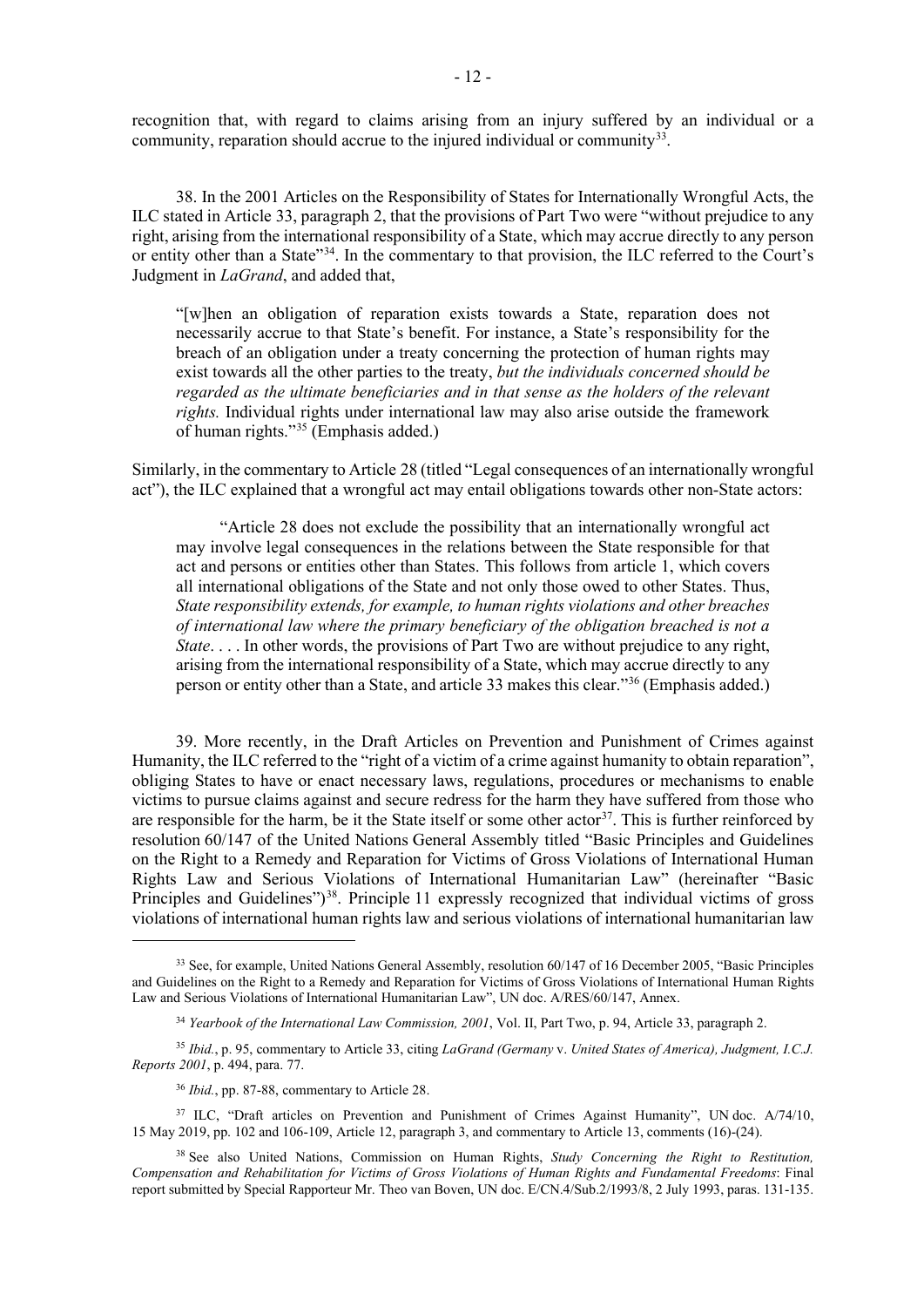have a "right" to "[e]qual and effective access to justice" and "[a]dequate, effective and prompt reparation for harm suffered".

40. At the oral hearings, the Agent and counsel for the DRC addressed the arrangements for a fund established by the Government of the DRC in the expectation of compensation for the wrongful acts committed by Uganda, and stated that "the DRC reiterates that it is willing to take due account of any guidance that the Court may wish to provide on the organization and functioning of that fund"[39.](#page-12-0) This request by the DRC offered the Court an opportunity to go beyond the timid *dictum* in the *Diallo* Judgment<sup>[40](#page-12-1)</sup> and to state clearly and unequivocally that, for heads of damage such as loss of life, injuries to persons, rape, conscription of child soldiers, destruction of private property and displacement of populations, the individuals and communities that directly suffered the injury are the addressees and beneficiaries of the compensation awarded by the Court for such damages. Instead of making such a clear statement, the Court has adopted again a *Diallo*-like formula in paragraph 408 of the Judgment, taking note of the statements made by the DRC during the oral proceedings. In doing so, the Court has opted for the easy solution, by awarding global sums to the State, totally ignoring the fact that the damage caused by Uganda's wrongful conduct was, above all, to human beings. This might have been due in part to the overly narrow approach adopted in the Judgment with regard to reparations.

41. Indeed, the one-size-fits-all approach to reparation, adopted in the form of "global sums" with respect to three cumulative heads of damage, does not adequately do justice to the injuries suffered by individuals and communities that had been well documented in the 2005 Judgment of the Court. Nor does the fact that the State of the DRC is the sole addressee of the aggregated compensation, awarded under those three "global sums", ensure that those individuals and communities will be adequately compensated. As the Court stated in the case concerning *Avena and other Mexican nationals*,

"[w]hat constitutes 'reparation in an adequate form' clearly varies depending upon the concrete circumstances surrounding each case and the precise nature and scope of the injury, since the question has to be examined from the viewpoint of what is the 'reparation in an adequate form' that corresponds to the injury"[41.](#page-12-2)

42. The Judgment does not provide any explanation as to how these "global sums" were arrived at, and what exact figures are to be assigned to their distinct components, except for the estimate with regard to the loss of life. As a result, it is simply impossible to parse through the various heads of loss (at least between the funds intended for the public purse and those intended for private individuals). Consequently, it is not possible to identify, for example, how much money should be assigned to the fund established by the DRC for the purposes of distributing the compensation awarded by the Court to the actual victims or their beneficiaries, for which types of injury, for how many victims, and for how much value. This could have helped the DRC itself to disburse fairly and effectively, through the fund it has established, the compensation allocated to the individuals and communities concerned.

<sup>39</sup> CR 2021/11, pp. 72-73, para. 20 (Mingashang) *[translation by the Registry]*.

<span id="page-12-1"></span><span id="page-12-0"></span><sup>40</sup> *Ahmadou Sadio Diallo (Republic of Guinea* v. *Democratic Republic of the Congo), Compensation, Judgment, I.C.J. Reports 2012 (I)*, p. 334, para. 57 ("[t]he Court recalls that the sum awarded to Guinea in the exercise of diplomatic protection of Mr. Diallo is intended to provide reparation for the latter's injury").

<span id="page-12-2"></span><sup>41</sup> *Avena and Other Mexican Nationals (Mexico* v. *United States of America), Judgment, I.C.J. Reports 2004 (I)*, p. 59, para. 119, citing *Factory at Chorzów, Jurisdiction, Judgment No. 8, 1927, P.C.I.J., Series A, No. 9*, p. 21.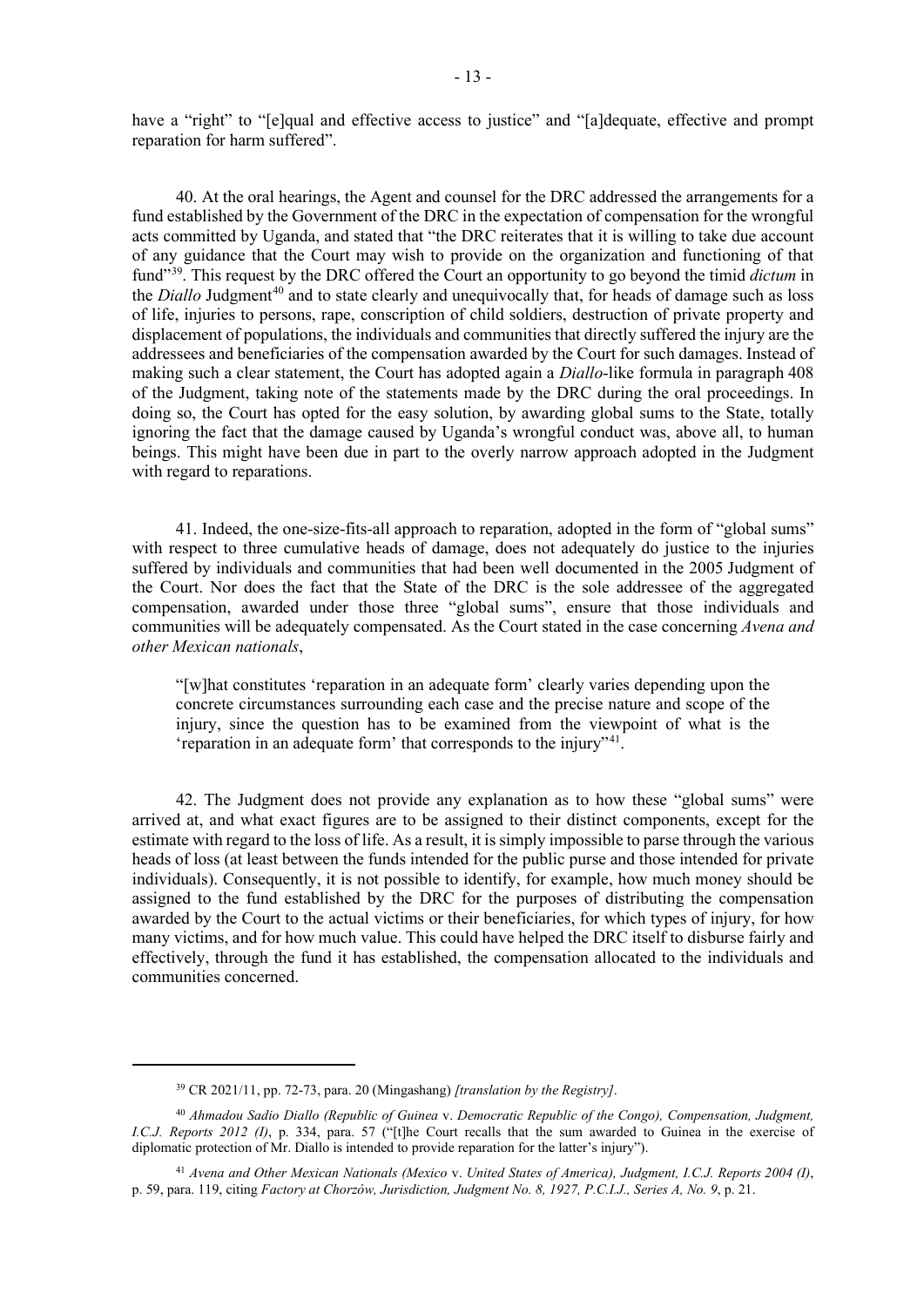43. It is therefore my view that one of the inadequacies of the reparation awarded by the Court in this case flows from the overly narrow approach to reparations adopted in the Judgment and the lack of consideration of the communities, collectivities and individuals who have directly suffered as a result of the wrongful acts of Uganda through loss of life, personal injuries, destruction of private properties, conscription of child soldiers and the displacement of population. These individuals and communities have not yet recovered from the impact of the violent conflict on their lives. Their plight, therefore, deserved to be taken into account by adopting different forms of reparation that would fit their different circumstances and by clearly indicating that they were the direct addressees of these reparations. To this end, a wide range of forms of reparation, depending on the specific head of alleged injury, was available to the Court and could have been used without necessarily altering the interstate nature of the proceedings. They include individual and collective reparations, compensation, rehabilitation and non-pecuniary satisfaction.

44. The possibility of collective reparations, for example, has been envisaged in the Inter-American System of Human Rights<sup>42</sup>, the ILC in the Draft Articles on Crimes Against Humanity<sup>43</sup>, and the Rules of Procedure and Evidence of the International Criminal Court ("ICC")<sup>44</sup>. Collective reparations may be most appropriate for the provision of institutionalized assistance, in the form of vocational schools, hospitals, clinics and counselling services in their respective communities, to individuals who suffered twenty or twenty-five years ago personal injuries, rape and sexual violence, or conscription as child soldiers, as well as for the reconstruction of public buildings such as schools, hospitals and places of worship.

45. With regard to child soldiers, in particular, a set of principles and guidelines on children associated with armed forces or armed groups adopted by UNICEF in 2007 (the "Paris Principles")<sup>45</sup>, state that "[d]irect cash benefits to released or returning children are not an appropriate form of assistance, as experience has repeatedly shown"[46.](#page-13-4) Instead, a better approach might be alternative measures such as "[i]nclusive programming which supports children who have been recruited or used as well as other vulnerable children"<sup>[47](#page-13-5)</sup>. This kind of "collective post-conflict reparations" may also be found in the practice of the ICC Trust Fund for Victims with respect to Uganda and the DRC.

<span id="page-13-0"></span><sup>42</sup> Inter-American Court of Human Rights (IACtHR), *Case of the Mayagna (Sumo) Awas Tingni Community* v. *Nicaragua (Merits, Reparations, and Costs)*, Judgment of 31 August 2001, para. 167 (providing for works or services of collective interest for the benefit of the Awas Tingni Community in the amount of US\$50,000); see also IACtHR, *Case of the Plan de Sánchez Massacre* v. *Guatemala (Reparations)*, Judgment of 19 November 2004, paras. 93, 106-108, 117 and 125 (7) (providing for the free of charge medical treatment required by the victims, a specialized program of psychological and psychiatric treatment, adequate housing to the surviving victims, and communal programmes for the benefit of the entire community).

<span id="page-13-1"></span><sup>43</sup> ILC, "Draft articles on Prevention and Punishment of Crimes Against Humanity", UN doc. A/CN.4/L.935, 15 May 2019, Art. 12, para. 3 (referring to "reparation for material and moral damages, on an individual or *collective* basis, consisting, as appropriate, of . . . *rehabilitation*"; emphases added).

<span id="page-13-2"></span><sup>44</sup> ICC, Rules of Procedure and Evidence, *Official Records of the Assembly of States Parties to the Rome Statute of the International Criminal Court, First session, New York, 3-10 September 2002*, Rule 97, para. 1: "Taking into account the scope and extent of any damage, loss or injury, the Court may award reparations on an individualized basis or, where it deems it appropriate, on a *collective* basis or both." (Emphasis added.) For a summary of the practice of the ICC, see ICC, Trial Chamber I, *The Prosecutor* v. *Thomas Lubanga Dyilo*, ICC-01/04-01/06, Corrected version of the "Decision Setting the Size of the Reparations Award for which Thomas Lubanga Dyilo is Liable" of 21 December 2017 (public redacted version), paras. 33, 36, 192-194, 246-248, 288, 294-296; Trial Chamber VIII, *The Prosecutor* v. *Ahmad Al Faqi Al Mahdi*, ICC-01/12-01/15, Reparations Order of 17 August 2017, operative clause, subpara. 1.

<span id="page-13-5"></span><span id="page-13-4"></span><span id="page-13-3"></span><sup>45</sup> UNICEF, "The Paris Principles. Principles and Guidelines on Children Associated with Armed Forces or Armed Groups", February 2007, available at http://www.refworld.org/docid/465198442.html (accessed 28 January 2021)*.*

<sup>46</sup> *Ibid*., Principle 7.35.

<sup>47</sup> *Ibid.*, Principle 7.30.